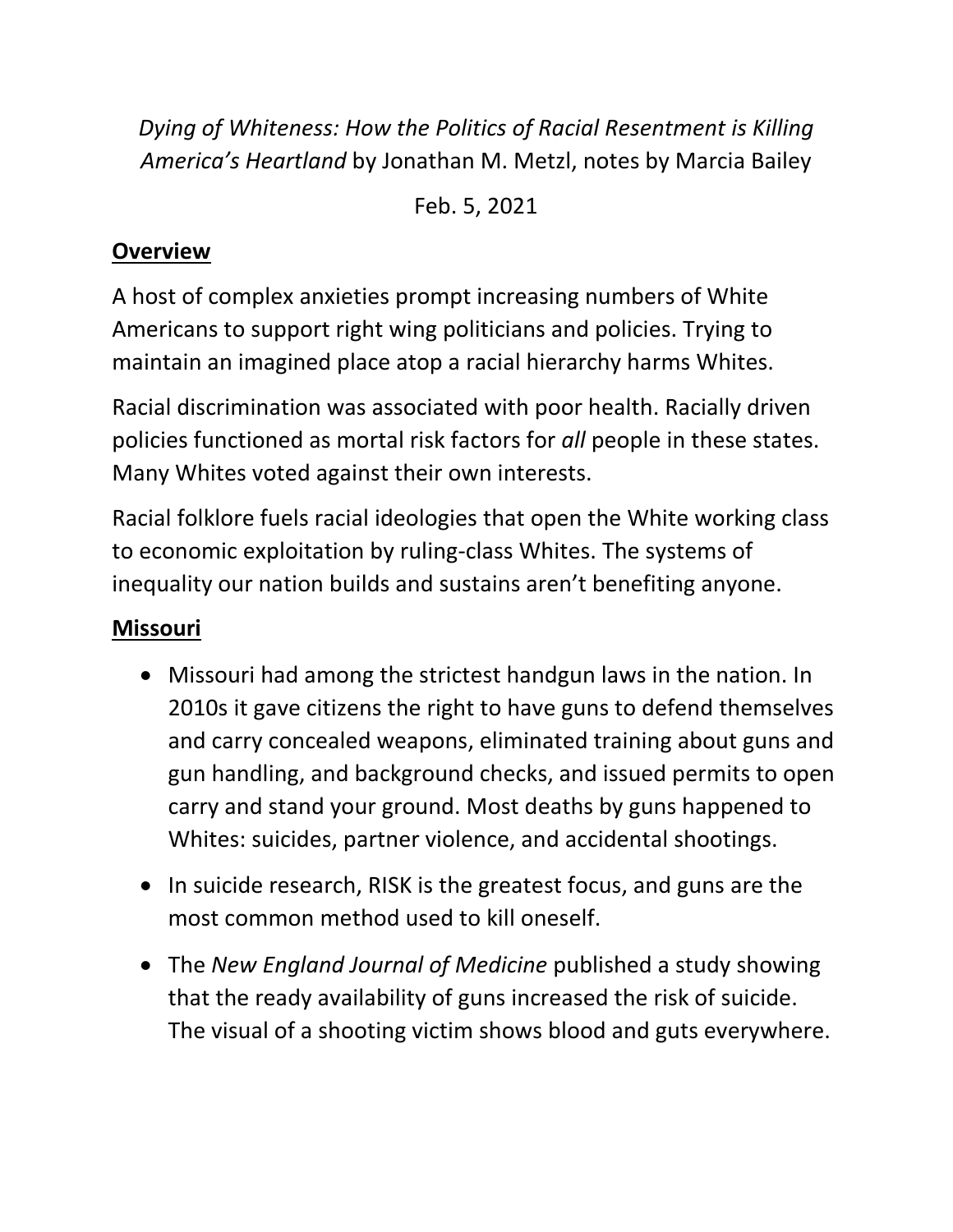• Gun company ads link gun ownership with privilege and race. White men in Missouri were seven times more likely to turn guns on themselves than to be fatally shot by intruders or assailants.

#### **Tennessee**

- Tennessee didn't participate in the ACA or Medicaid Expansion.
- Black men supported the ACA; White men did not.
- Tennessee has just enough medical coverage to keep them from being eligible for Medicaid. The ACA mandated preventive healthcare with no lifetime limits and expanded Medicaid.
- Southern White men seek the material gains of modern America while believing that government healthcare is socialism or communism, costs them, and links them to Mexicans.
- Men who depended on medical assistance were decrying the networks that provided it: "live free and die sooner."
- Whites have defined themselves by what they have and claimed POC want what belongs to Whites. Blacks were not burdened by staying on top and thought everybody benefitted from the ACA.
- Many people file for bankruptcy because of inability to pay for medical costs. Healthcare for everyone lowers a variety of costs and promotes social cohesion. Voters and politicians who claimed to bolster White privilege turned Whiteness into a statistically perilous category.

## **KANSAS**

• Kansas' largest income tax cut in history saw White students experiencing flattening test scores and rising high school dropout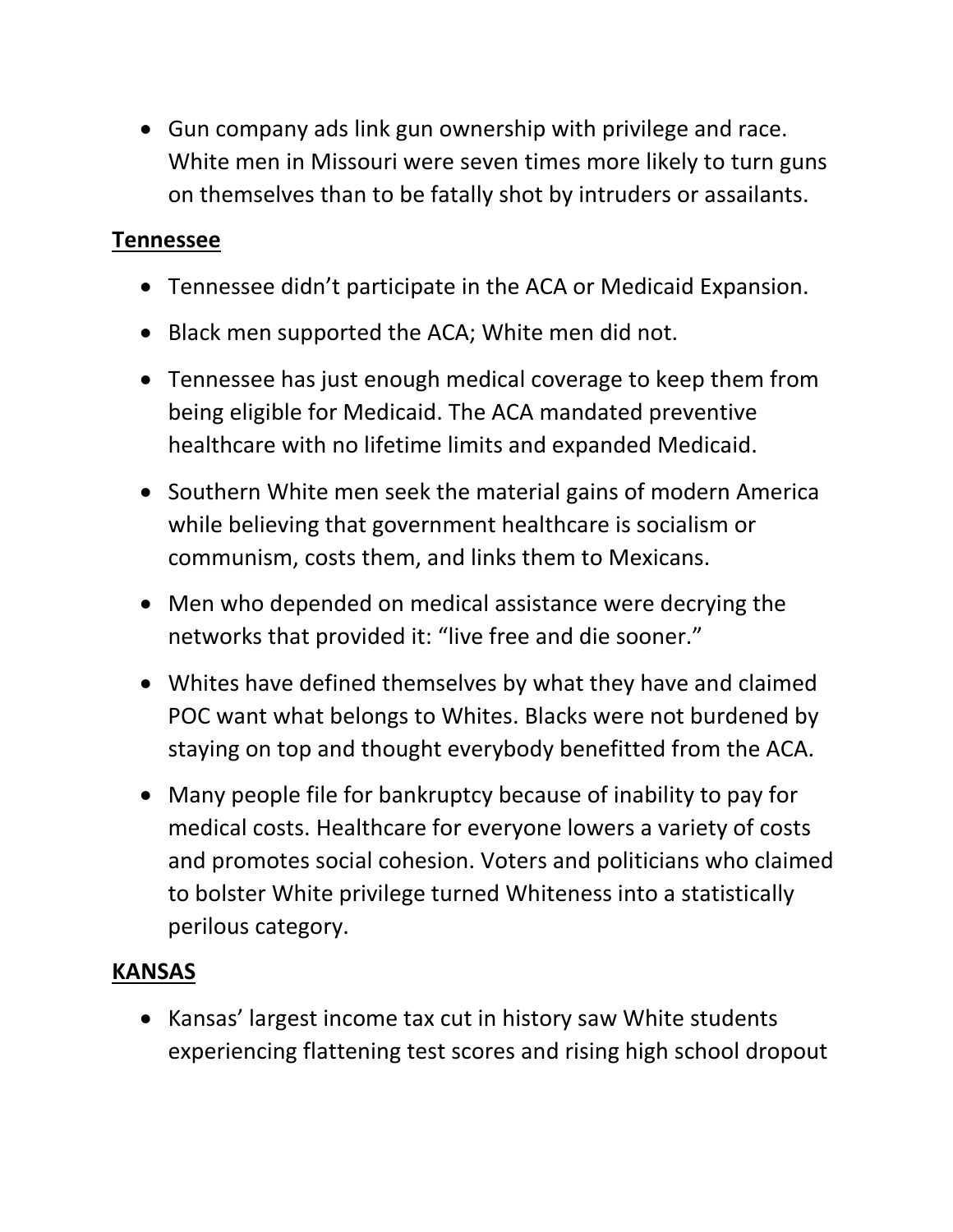rates. Dropping out of high school in the U S correlates with nine years of lost life expectancy.

- In May, 2012, Governor Sam Brownback opened gun carrying, cut Medicaid expansion, defunded state government, and reduced taxes on the top brackets, moving the money from the many to the few.
- Tax cuts increased taxes on the bottom 40% by hiking sales taxes and eliminating tax credits that benefitted low-income families.
- Turning white voters away from policy preferences that harm their own wellbeing won't be easy if they are not tied to deep awareness of the measurable effects of such policies. (see [https://en.wikipedia.org/wiki/Kansas experiment](https://en.wikipedia.org/wiki/Kansas%20experiment) for the many serious consequences.)
- Education sows intellectual, financial, communal, and political rewards for the future. But in Kansas, where 80% of the population is non-Hispanic whites, 58% of Republican voters saw college as negative.
- Nothing trickles down. Wealth condenses and the system repays the shareholders rather than the consumers.
- Twenty years without good education means you don't have doctors, lawyers, or teachers. Businesses avoided Kansas because there were not enough highly skilled, highly trained employees or STEM qualified workers-science, technology, engineering, and mathematics- there.

## **Conclusion**

The construction of whiteness as a castle under siege empowers people to carry guns in public, while it ignores the plagues inside the castle